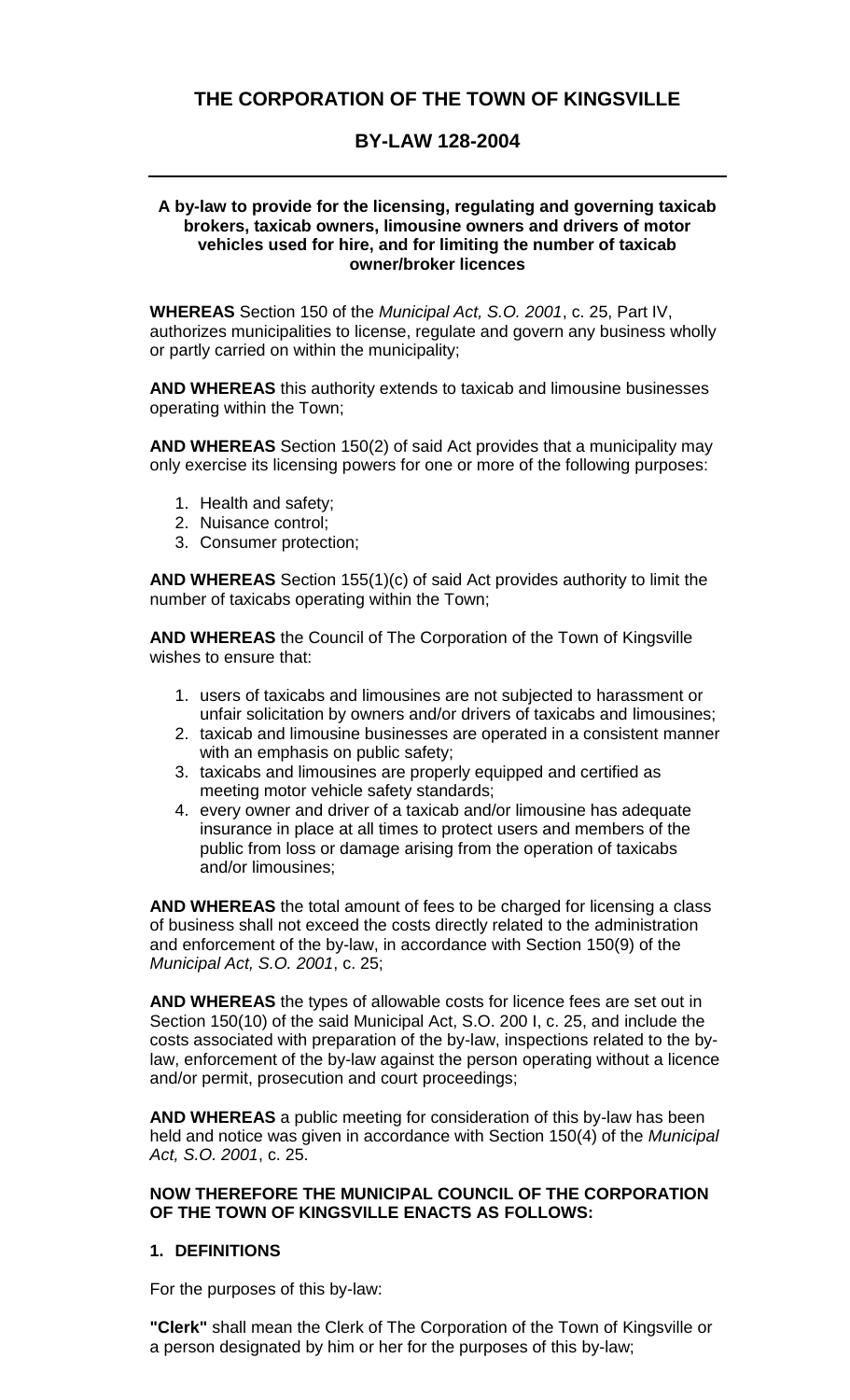**"Council"** shall mean the Council of The Corporation of the Town of Kingsville;

**"Detachment Commander"** shall mean the Detachment Commander of Kingsville OPP Detachment;

**"Driver"** shall mean an individual who has care and control of a Taxicab and/or Limousine;

**"Licence"** shall mean the Licence issued to an owner under the provisions of this by-law, to use or permit to use a Motor Vehicle for hire and shall include any renewal thereof;

**"Licence Fee"** shall mean the total amount charged for licensing a class of business which shall not exceed the costs directly related to the administration and enforcement of the by-law or portion of the by-law;

**"Limousine"** shall mean any Motor Vehic1e having an enclosed passenger area designed to separate the driver from the passengers, a wheelbase of not more than 2900 millimeters, and a manufacturer's rated seating capacity of more than six persons;

**"Motor Vehicle"** shall mean an automobile, motorcycle, motor assisted bicycle and any other vehicle propelled or driven otherwise than by muscular power, but does not include a street car, or other motor vehicles running only upon rails, or a motorized snow vehicle, traction engine, farm tractor, selfpropelled implement of husbandry or road building machine, as defined in the *Highway Traffic Act*, R.S. 0. 1990, c. H 8;

**"Owner"** shall mean any Person having any interest in any Motor Vehicle used for hire, and/or the custody and control thereof;

**"Permit"** shall mean a permit to drive and/or operate a Motor Vehicle used for hire, issued under the provisions of this by-law;

**"Permit Fee"** shall mean the total amount charged for a Driver's Permit;

**"Person"** shall mean any Person, firm or corporation, or any group or association of Persons;

**"Taxicab"** shall mean a Motor Vehicle other than a car pool vehicle, having a seating capacity of not more than six Persons, exclusive of the driver, hired for one specific trip for the transportation exclusively of one Person or group of Persons, one fare or charge only being collected or made for the trip, as defined in the *Public Vehicles Act*, R.S. 0. 1990, c, P. 54;

**"Taxi Broker"** shall mean any Person who accepts calls in any manner for Taxicabs that are used for hire and that are owned by Persons other than himself or herself, his or her immediate family or his or her employer;

**"Taxi Stand"** shall mean a public place alongside the curb of a street or elsewhere in the Town which has been designated by the Town for the use of Taxicabs, in accordance with the Town Zoning Bylaw in the C 1 Commercial zone;

**"Town"** shall mean The Corporation of the Town of Kingsville.

#### **2. PURPOSE OF THE BY-LAW**

The purpose of this by-law is to exercise the power to license, regulate and govern the Taxicab and Limousine businesses in the Town and includes the power to:

- a) prohibit the carrying on or engagIng In the business without a Licence and/or Permit;
- b) refuse to grant a Licence and/or Permit or to revoke or suspend a Licence and/or Permit;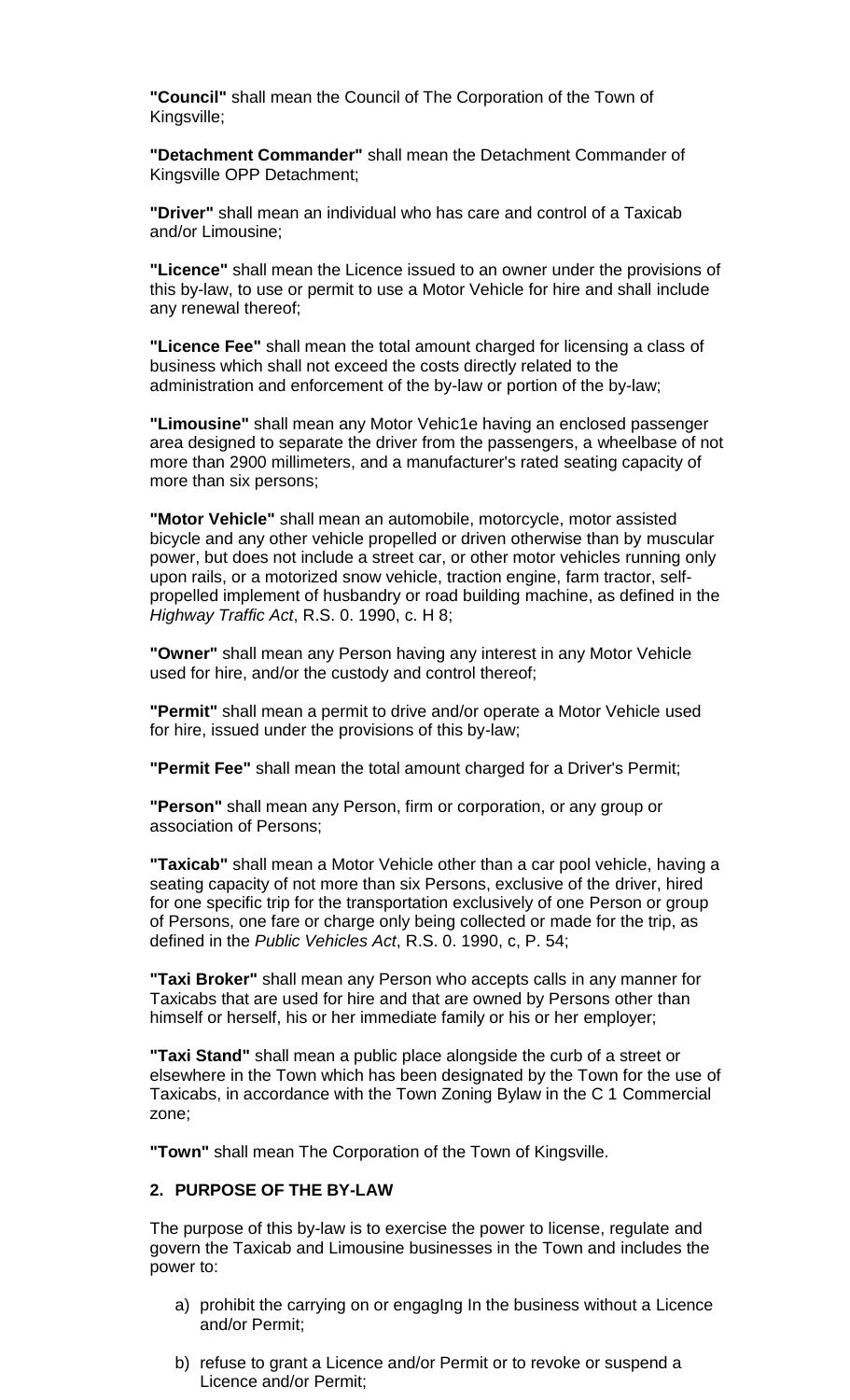- c) fix the expiry date for a Licence and/or Permit;
- d) define classes of businesses and to separately license, regulate and govern each class;
- e) impose conditions as a requirement of obtaining, continuing to hold or renewing a Licence and/or Permit, including:
	- (i) requiring the payment of Licence and/or Permit fees;
	- (ii) regulating the hours of operation of the business;
	- (iii) allowing at any reasonable time, the Town to inspect the places and premises used for the business and the equipment, vehicles and other personal property used or kept for hire in the carrying on of the business;
	- (iv) imposing special conditions on a business in a class that have not been imposed on all of the businesses in that class in order to obtain, continue to hold or renew a Licence and/or Permit;
	- (v) imposing conditions, including special conditions, as a requirement of continuing to hold a Licence and/or Permit at any time during the term of the Licence and/or Permit;
	- (vi) licensing, regulating or governing the place or premises used for the business and the persons carrying it on or engaged in it;
	- (vii) regulating or governing the equipment, vehicles and other personal property used or kept for hire in connection with the carrying on or engaging in the business; and
	- (viii) exempting any business or Person from all or any part of the by-law.

# **3. SCOPE**

- a) This by-law shall apply to Taxicab Owners/Brokers, Limousine Owners, and Drivers of Taxicabs and Limousines, which Motor Vehicles are kept or used for hire in the Town of Kingsville.
- b) No Person shall be required to be licensed under the provisions of this by-law for the operation of an ambulance or a funeral hearse.
- c) The applicable provisions of this by-law apply to any Person who owns or is operating a 'Taxicab" or a "Limousine" of any type, or acting as a Taxicab Broker defined in this by-law.

# **4. RESPONSIBILITIES**

4.1The Clerk shall:

- a) be responsible for the Issuance of Licences and/or Permits pursuant to this bylaw;
- b) accept applications for Licences and/or Permits required by this bylaw;
- c) provide a copy of this by-law to each applicant for a Licence and/or Permit under the provisions of this by-law;
- d) maintain a record of all Licences and/or Permits issued including the name and address of each licensee and/or Driver and the number of Taxicab and/or Limousines owned by each licensee;
- e) maintain a record of each Motor Vehicle licensed hereunder including the make, model, year, serial number, the Provincial licence plate number, the Taxicab and/or Limousine Owner Licence and the date of the issuance of each Licence;
- f) upon receipt of an application for the grant of a Licence and/or Permit pursuant to this by-law, make or cause to be made all investigations that he or she deems necessary;
- g) upon receipt of an application and the appropriate Licence and/or Permit Fee, forthwith forward details of the application to the Detachment Commander.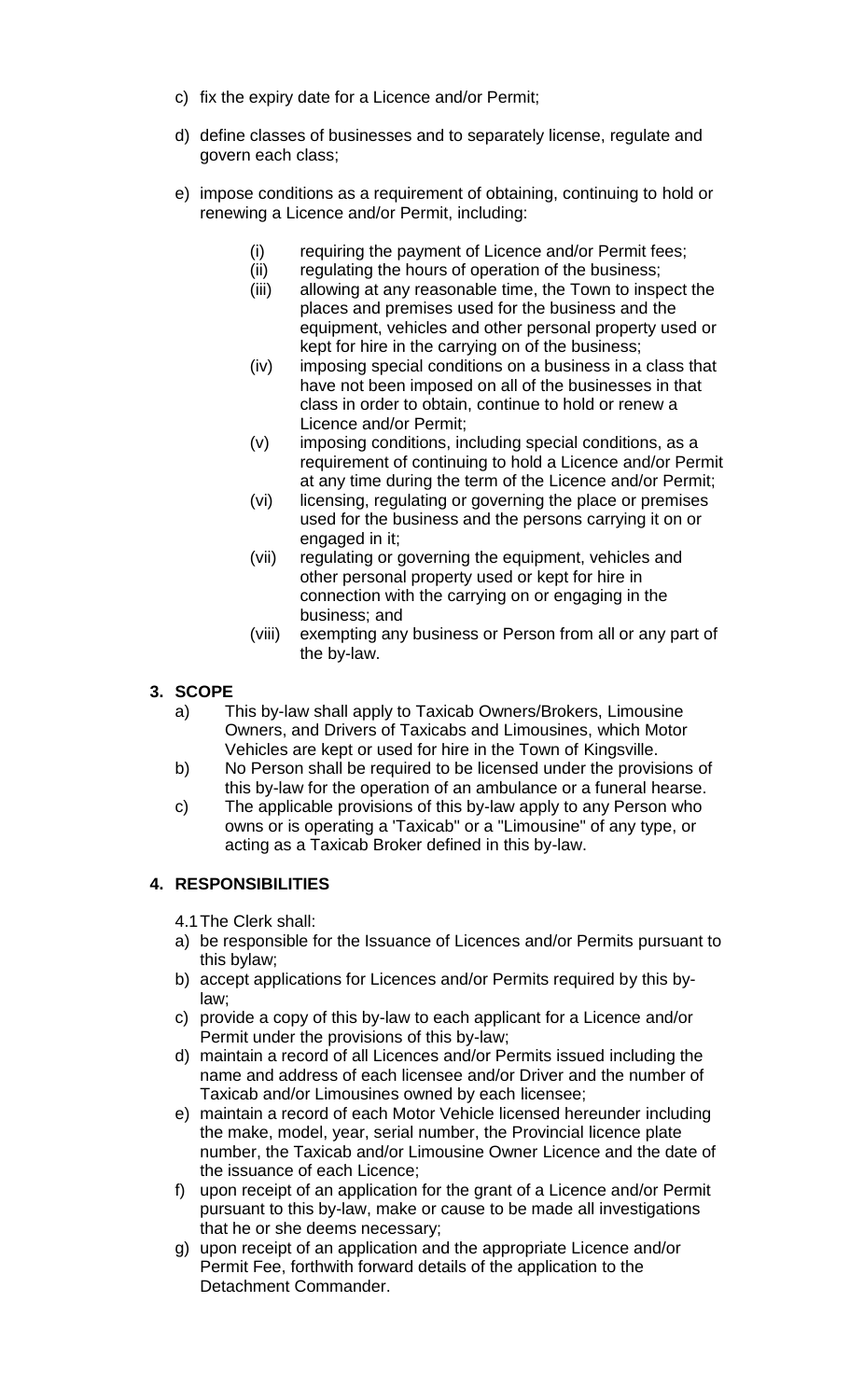- 4.2The Detachment Commander shall:
- a) make all necessary enquiries and examine all applications for Taxicab Owner/Broker Licenses and/or Driver Permits and Limousine Owner Licences and/or Driver Permits;
- b) make all necessary enquiries in connection with a recommended issuance, suspension or revocation of Licences and/or Permits, pursuant to this by-law;
- c) and determine whether or not the applicant, or all persons comprising the applicant, has any fines and/or payments outstanding or convictions under the *Criminal Code (Canada)* or the *Controlled Drugs and Substances Act*, 1996; and/or the *Highway Traffic Act*, R,S.O. 1990. c.H8; within the past 2 years from the date of application;
- d) and report his or her findings to the Clerk.

# **5. APPLICATION PROCEDURES**

- 5.1Every applicant for a Taxicab Owner's/Taxicab Broker's or Limousine Owner's Licence and/or Driver's Permit shall attend the municipal offices to make application for such Licence and/or Permit.
- 5.2An application for any Licence and/or Permit hereunder shall be in a form provided for the purpose by the Town, shall be addressed to the Town in care of the Clerk, and shall require the following:
	- a) two (2) original photographs of the Taxicab and/or Limousine Driver to be submitted as part of the prescribed application with one (I) photograph to be attached to the Permit, if granted and the other filed with the Sergeant;
	- b) all applicants must be at least 18 years of age or older and provide proof of either Canadian citizenship or Landed Immigrant status in Canada;
	- c) every Owner of more than one (1) Taxicab and/or Limousine for the conveyance of passengers required to be licensed under this bylaw, shall make separate application for a Licence for each additional Taxicab and/or Limousine;
	- d) the Owner shall provide proof of the motor vehicle safety standards certificate issued by the Ministry of Transportation under the provisions of the *Ontario Highway Traffic Act*, R.S. 0. 1990, c. H 8 as part of the application and upon the renewal of each Licence;
	- e) every applicant for a Licence and/or Permit shall provide, at the time of application and maintain as long as the Licence and/or Permit is/are in effect liability insurance, or a bond or other security specifically approved by the Town in the amount of not less than \$2,000,000.00. The insurance policy may not be cancelled by the insurer until after ten (IO) days written notice of such cancellation is given to the Clerk. The said insurance or a certificate thereof shall be retained by the Town while the Licence and/or Permit are current;
	- f) proof to the satisfaction of the Clerk that the premises from which the Taxicab Owner/Broker and/or Limousine Owner intends to operate a business and/or carryon the business thereof are situated within the limits of the Town and will continue to be so situated throughout for the term of the Licence and renewals thereof and such place of business conforms with the current zoning regulations of the Town.

5.3The Clerk shall issue the Licence and/or Permit only where;

- a) all the information which the applicant is required to provide under Section 5.2 has been provided, and verified;
- b) all the documents which the applicant is required to provide have been provided;
- c) the License and/or Permit fee is paid; and
- d) the Detachment Commander recommends the issuing of the Licence and/or Permit after taking into consideration the information contained in 4.2( c).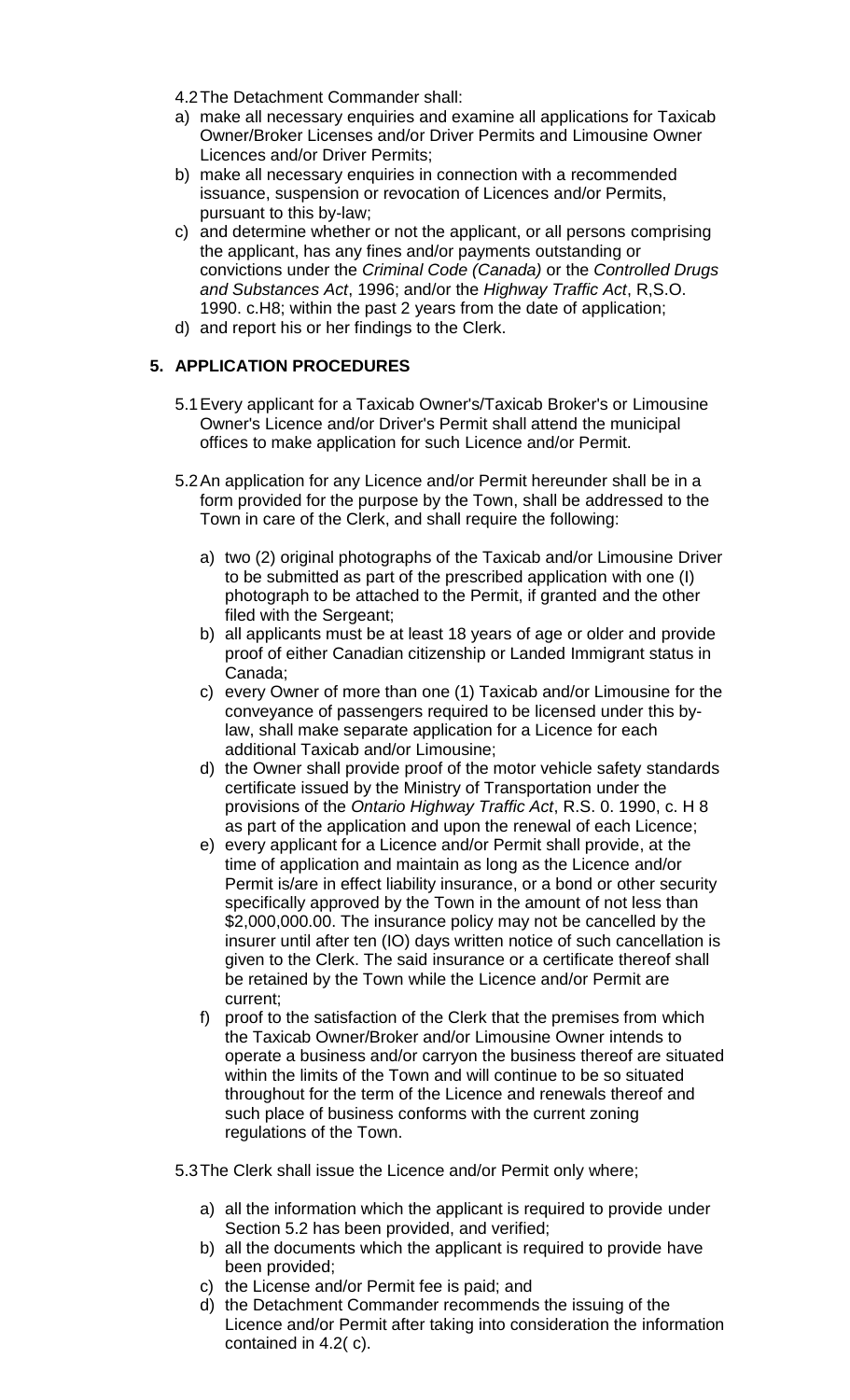# **6. LICENCE FEE**

The initial Licence Fee for a Taxicab Owner/Taxicab Broker and Limousine Owner shall be \$300.00. The annual Licence renewal Fee for a Taxicab Owner/Taxicab Broker and/or Limousine Owner shall be \$100.00. All Fees are payable to the Town and shall be valid for the calendar year in which they are paid. The Taxicab Owner/Taxicab Broker and/or Limousine Owner is required to procure such Licence and/or renewal not later than January 1st of each year.

# **7. PERMIT FEE**

The annual Driver's Permit Fee is \$25.00 payable to the Town and shall be valid for the calendar year in which it was issued. Each Driver shall renew such Permit not later than January 15th of each year.

### **8. LICENCE AND PERMIT RENEWALS**

The Owner's/Broker's Licences and Driver's Permits issued under this by-law, shall be for the current year, and expire on the 31 5t day of December of each year. Each applicant is required to complete a new application at the beginning of each calendar year with all the supporting documents for processing as set out in Section 6 of this by-law.

### **9. GROUNDS FOR REFUSAL, SUSPENSION, OR REVOCATION OF A LICENCE AND/OR PERMIT**

The Municipality shall have the authority and discretion to refuse, suspend or revoke any Licence and/or Permit applied for or issued, pursuant to the provisions of this by-law for anyone or more of the following reasons:

- a) incomplete Licence and/or Permit application(s);
- b) reasonable grounds to believe that statements on the Licence and/or Permit application are false;
- c) the applicant does not meet one or more of the Licence and/or Permit provisions of this by-law;
- d) the applicant has outstanding fines or is in contravention of this by-law and/or has not paid the required Licence and/or Permit application fees and/or renewal fees;
- e) the applicant has failed to obtain and maintain adequate Insurance;
- f) past behaviour or conduct of the applicant, Driver and/or Owner creates reasonable grounds to believe that the applicant may not carryon the business with honesty and integrity;
- g) the applicant has breached or is in breach of the Code of Conduct as set out in this by-law.

# **10.RETURN OF THE LICENCE AND/OR PERMIT**

Where a Licence and/or Permit has been revoked, the Owner/Broker and Driver shall return the Licence and/or Permit to the Clerk forthwith upon receipt of notice from the Town.

## **11.GENERAL PROHIBITIONS**

11.1 No Person shall operate a Taxicab and/or Limousine or act as a Taxicab Broker within the territorial jurisdiction of the Town unless that person is in possession of a valid Permit and/or Licence issued under this by-law. This prohibition shall not apply to Taxicabs and/or Limousines transporting passengers to Kingsville from outside the geographic limits of the Town unless the Taxicab and/or Limousine Driver picks up a passenger or fare in Kingsville for transportation to another destination either inside or outside of the geographic limits of the Town.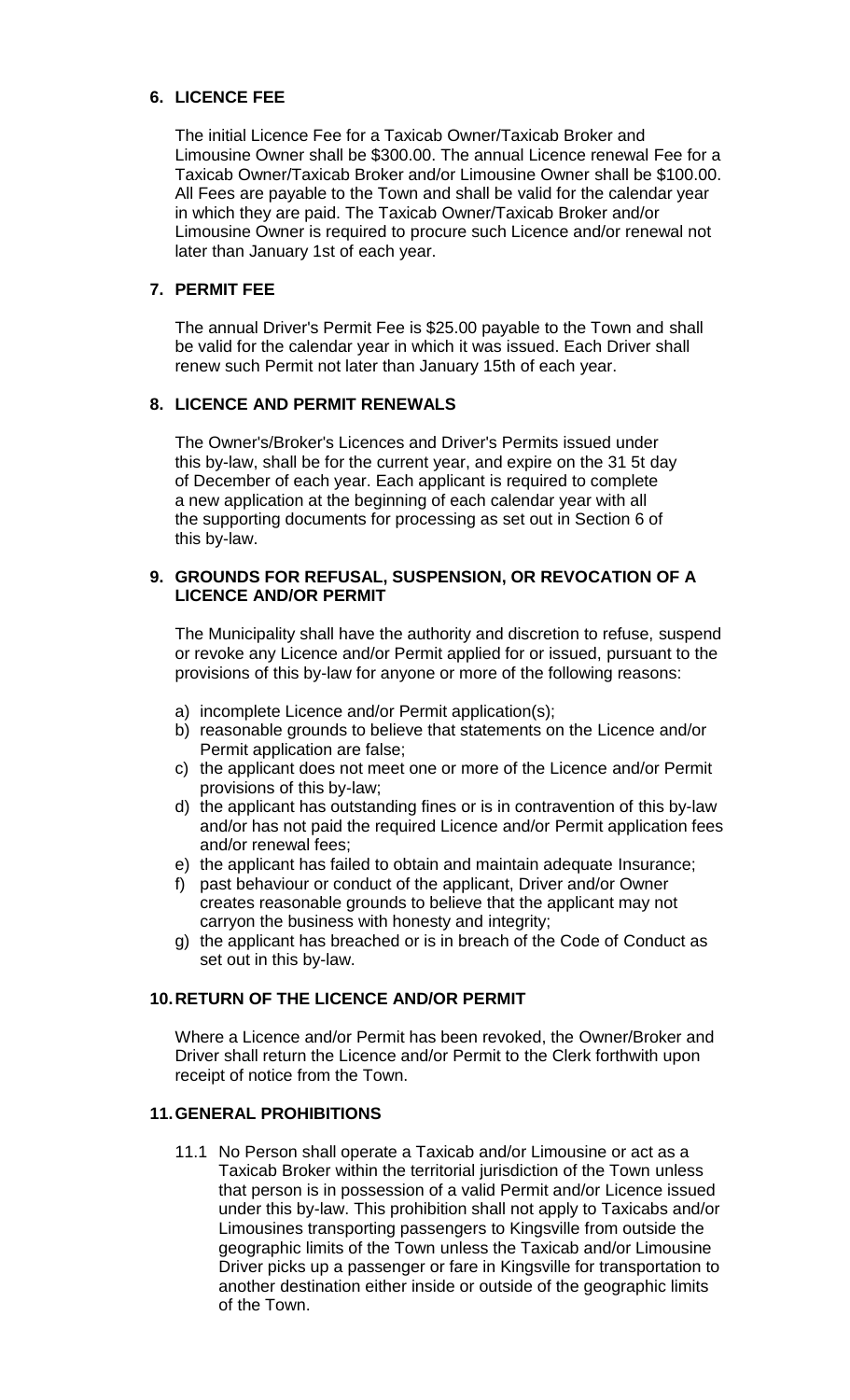11.2 No Person shall use for hire or permit to be used for hire, within the territorial jurisdiction of the Town, a Taxicab and/or Limousine of which he/she is the registered Owner unless that person is a Taxicab and/or Limousine Owner licensed in respect of that Motor Vehicle.

## **12.CODE OF CONDUCT**

- 12.1 No Owner and/or Driver licensed under this by-law shall solicit any Person to take or use his Taxicab and/or Limousine but the Person wishing to use or engage such Taxicab and/or Limousine shall be left to choose freely without interruption or solicitation.
- 12.2 No Owner and/or Driver licensed under this by-law shall without reasonable excuse, refuse to serve the first Person requiring the service of the Taxicab and/or Limousine at any place within the Town, at any time.
- 12.3 No Owner and/or Driver licensed under this by-law shall induce any Person to employ him/her by knowingly misleading or deceiving such Person as to the location or distance from any part of the Town, of any railway station, hotel, public place, or private residence, nor shall he/her induce any Person to employ his or her Taxicab and/or Limousine by any false representation.

### **13.DISPLAY OF THE LICENCE AND/OR PERMIT AND RATES**

- 13.1 The Taxicab and/or Limousine Licence and/or Driver's Permit shall be posted in each Taxicab and/or Limousine in clear view of the passenger(s).
- 13.2 The Taxicab and/or Limousine company's rates shall be posted in each Taxicab and/or Limousine at all times and in clear view of the passenger(s).

### **14.CHANGE OF INFORMATION**

Any Owner and/or Driver licensed or in possession of a Licence and/or Permit issued under this by-law shall communicate in writing in advance of any change in address, personal information and vehicular information to the Town and require an updated Licence and/or Permit.

### **15.LIMITATION**

- 15.1 A limitation is imposed on the issuance of Taxicab Owner/Taxicab Broker Licences in the Town of Kingsville at a ratio of (1) Licence for each 5,000 residents of the Municipality.
- 15.2 The number of Taxicab Owner/ Taxicab Broker Licences shall be determined by the Clerk every three years when the official population statistics are provided by the Municipal Property Assessment Corporation during the year of a regular municipal election; and that when such a determination reveals that additional Licences may be issued based on the ratio of (1) Licence for every 5,000 residents of the Town, such additional Licences may be issued by the Clerk.

# **16.PENALTY CLAUSE**

Every Person who contravenes any provision of this by-law is guilty of an offence and upon conviction shall be liable to a fine in the amount to be determined pursuant to the provisions of the *Provincial Offences Act*, R.S.O. 1990, c. P.33, as amended.